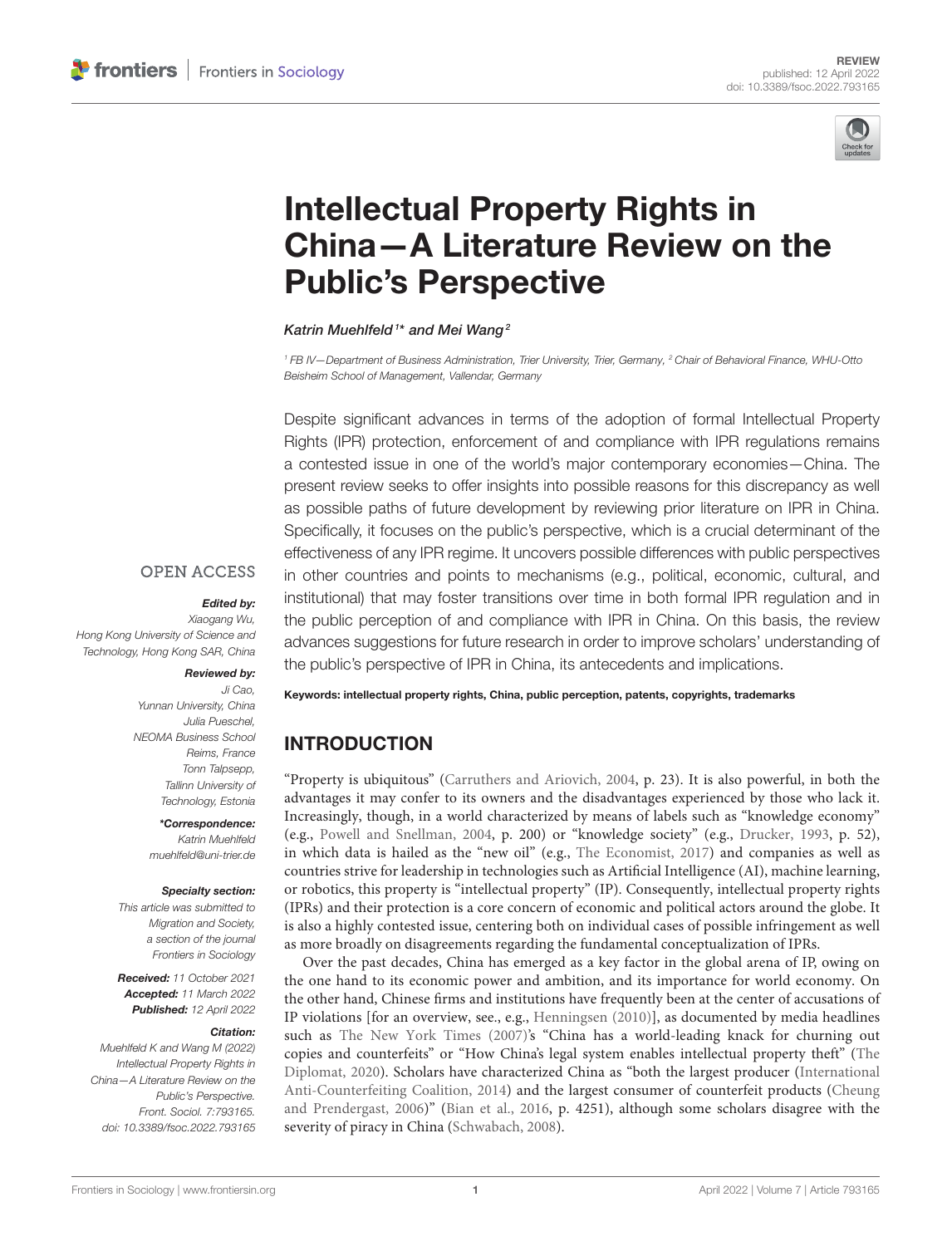In the meanwhile, China has become more protective of their own IP rights. As the Financial Times recently reported, during the years 2019 and 2020, the Chinese government revised IP-related regulations, such as reducing the burden of proof for defendants for patent law and increasing maximum damages for copyright law infringements [\(Sagami, 2020\)](#page-10-5). The number of IP-related lawsuits in China has increased more than three times from 2016 to 2020. Rather than dealing with potential infringements on the part of Chinese companies, as has traditionally been the case, foreign businesses in China increasingly have to be prepared to be sued by Chinese competitors. For example, a Tokyo-based company, Ryohin Keikaku, had to face a trademark lawsuit by two Chinese companies. Although the Japanese company won the case, the court process lasted for two and a half years [\(Sagami, 2020\)](#page-10-5). On the other hand, overseas Chinese companies have gained more experience in dealing with lawsuits. A prominent example is the legal dispute between the Chinese technology company Huawei and French fashion house Chanel. In 2017, when Huawei applied for EU trademark protection for its computer hardware, Chanel opposed the bid by claiming that the logo was too similar. The EU General Court concluded that "the visual differences are significant," and as a result, Chanel lost against Huawei after a long-running trademark fight [\(BBC, 2021\)](#page-9-6).

As [Yu \(2014\)](#page-10-6) pointed out, commentators often trace the root of IP-protection issues in China to factors such as Confucian culture, Marxist ideology, censorship, and lack of rule of law [\(Alford, 1995;](#page-9-7) [Berrell and Wrathall, 2007\)](#page-9-8), which are not sufficient to help us understand the rapid development of IP landscape in contemporary China. Two streams of recent research have offered deeper insights on various grounds. A first stream of research has proposed that conceptions of IPR and preferences for protection may differ less and in other ways between (lay) individuals from China and other countries such as the U.S. than previously thought [\(Mandel et al., 2020\)](#page-9-9). To the extent that public understanding of IPR matters for a country's stance toward IPR protection—either directly via behavioral consequences or indirectly through interlinkages with policymakers and legislators—these insights suggest that a better understanding of cross-country variations in IPR protection (and violation) requires accounting for the cultural and historical context in which such public perceptions are embedded. A second strand of literature has indeed pointed toward the historical embeddedness and path dependence of countries' handling of IP [\(Peng et al., 2017\)](#page-10-7), suggesting a kind of "natural" path along which IPR protection may be expected to improve over time in response to a country's economic progress and associated political and economics interactions with the "outside world."

All in all, these observations suggest a need to consider the mutually influential relationship between the Chinese and the "world's" perspective on IPR in China, both with respect to the development of the actual IP-related regulatory framework (e.g., [Peng et al., 2017\)](#page-10-7) as well as the economic actors' viewpoints, such as, in particular, the perspective of the general public in China (e.g., [Mandel et al., 2020\)](#page-9-9). The present article seeks to provide a first step towards addressing this important issue by reviewing extant literature. In so doing, it focuses in particular on the public's perception of and attitudes toward those types of IPR, where voluntary compliance of the public is particularly essential for the effective functioning of IPR protection, that is copyrights and trademarks.

The remainder of this paper is structured as follows. First, we summarize key foundations of IPR, starting with a definition of IPR across both the industrial and the artistic domains and including a broad overview of core theoretical rationales underlying the protection of IPR. Second, we zoom in on a China-centered perspective on IPR protection. In so doing, we start by briefly sketching the development of China's IPR regulation before reviewing factors that have influenced the implementation of IPR protection in China, such as the level of economic development, culture, institutions, and third-party actors. Following recent accounts in the legal literature, in particular (e.g., [Mandel, 2016\)](#page-9-10), we then broaden this view by integrating literature that considers the public's perception of IPR in China as a complementary factor, accounting for both possible roles, that is, users and producers of IP-related products and services. Finally, we review studies that investigate to what extent and in which ways the Chinese context, in particular in terms of the public's perception of IPR, might be distinctive. Third, we conclude and offer directions for future research.

# FOUNDATIONS OF INTELLECTUAL PROPERTY RIGHTS

## Definition of Intellectual Property Rights

The World Trade Organization (WTO) Agreement on "Trade-Related Aspects of Intellectual Property Rights" (TRIPS) defines Intellectual Property Rights (IPRs) as "... the rights given to persons over the creations of their minds" (World Trade Organization, [2021\)](#page-10-8). It further describes as a key function of IPRs that they ". . . usually give the creator an exclusive right over the use of his/her creation for a certain period of time." Commonly, two broad domains covered by IPRs are distinguished: first, the industrial, and, second, the artistic domain.

First, within the industrial domain, the major two types of IPRs are patents and trademarks, both of which have to be applied for through formal procedures. Patents concern inventions, and, if awarded, protection usually expires after a fixed time period (often around 20 years). In contrast, trademarks cover distinctive signs that distinguish the products or services of one entity from those of another. If awarded, protection via trademarks can last, in principle, indefinitely, as long as the protected sign remains "distinctive".

Second, copyrights and related ("neighboring") rights cover literary and artistic works. They grant legal protection to the creators of such works (e.g., authors and artists), provided these works are both original and fixed in a tangible form. Originality—as understood for example within TRIPS—means that the focal piece of work was independently created and features a minimal degree of creativity. It does not have to be unique or novel. Fixed in tangible form implies that it is durable beyond a transitory time period and can thereby be perceived,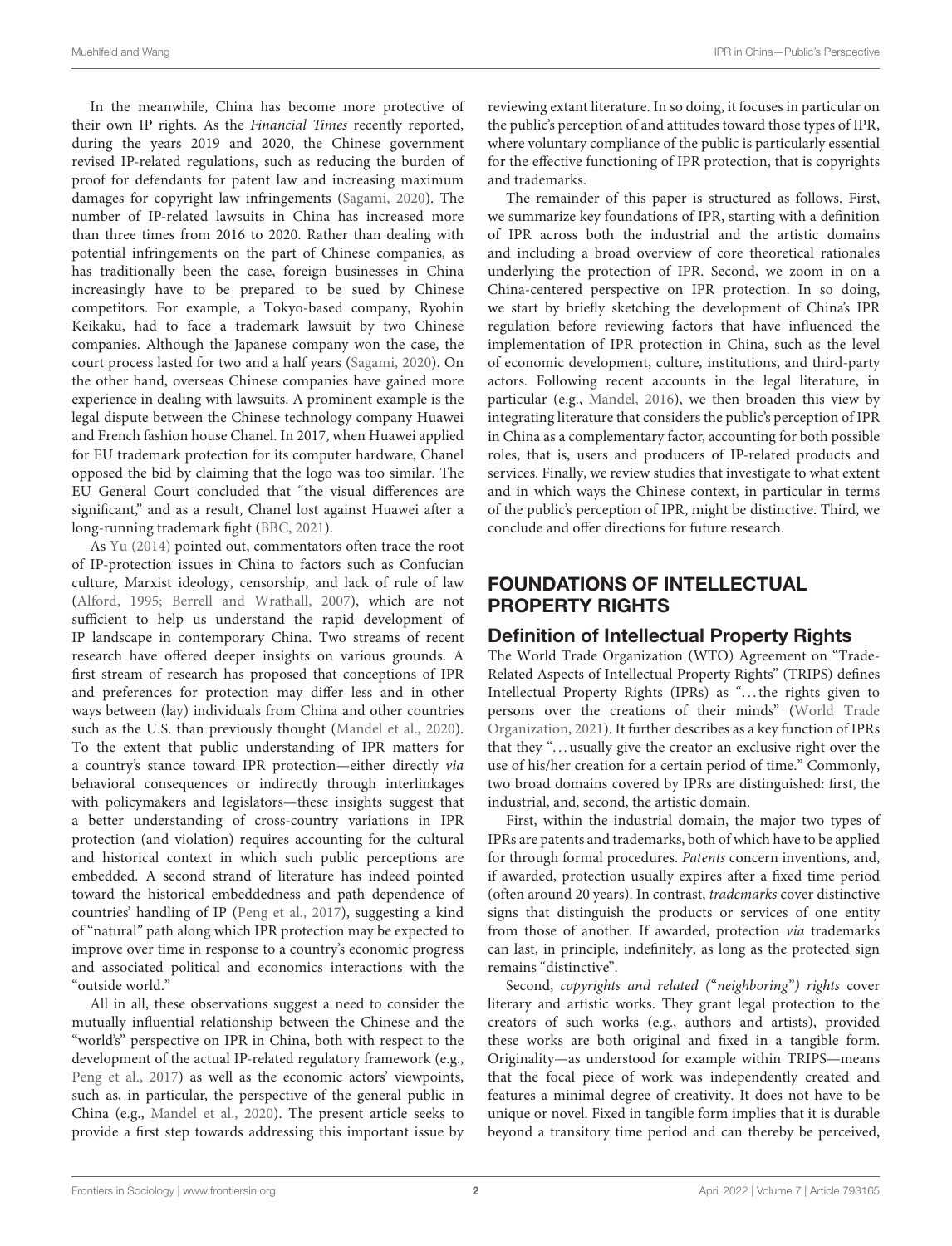reproduced or communicated. Further, copyright rights take effect automatically whenever an artistic work (e.g., a drawing) is fixed in a tangible medium (e.g., a beermat; [Mandel, 2014\)](#page-9-11). They require no formal application procedure and usually apply for the lifespan of the work's creator as well as an additional time period after his or her death (often around 50 years). As anyone can be the creator of a work that is covered by copyright, for example, a simple drawing on a piece of paper, or a picture taken and uploaded to a social media website, issues of copyright protection are near-ubiquitous and rest crucially on voluntary compliance by the lay public.

Economic and political actors are involved in the creation, protection, and, sometimes, violation, of IPRs in a variety of roles: First, they may be producers or creators of IP; second, they may be users of IP, and in so doing may either comply with legal regulations or engage in infringements; third, they may shape the legal framework pertaining to IPR protection as legislators or ensure its implementation as law enforcement agents.

## Theoretical Rationales

Consultation of the WTO's TRIPS-related resources suggests a consensual view of the theoretical rationales underlying the protection of IPRs: In the case of copyrights, it is argued that the "social purpose [...] is to encourage and reward creative work" [\(World Trade Organization, 2021\)](#page-10-8), while trademarks are supposed to "stimulate and ensure fair competition and to protect consumers, by enabling them to make informed choices between various goods and services" [\(World Trade Organization, 2021\)](#page-10-8) and patents are meant "to stimulate innovation, design and the creation of technology [...] social purpose is to provide protection for the results of investment in the development of new technology, thus giving the incentive and means to finance research and development activities" [\(World Trade Organization,](#page-10-8) [2021\)](#page-10-8).

Scholarly accounts are more nuanced. [Mandel \(2014\)](#page-9-11) distinguishes at least three different theoretical lenses through which scholars have viewed, in particular, copyrights and patents, that is, first, the incentive theory of IPRs, second, the natural rights perspective, and, third, the expressive function perspective. Furthermore, fourth, the underlying rationale for trademarks is mostly based on consumer search and information costs [\(Mandel, 2014,](#page-9-11) p. 266; [Landes and Posner, 2003\)](#page-9-12). First, the incentive theory of IPR protection is based on the idea that without adequate protection of IP, there would be market failure in the sense of too little intellectual goods being created (Landes and Posner, [2003;](#page-9-12) [Mandel, 2014\)](#page-9-11). Compared to most tangible goods, intellectual goods present considerably greater challenges in terms of allowing their creators to reap the benefits of their resource investments (e.g., time, financial resources, and physical input goods). Most intellectual goods are characterized by high degrees of non-excludability (i.e., non-paying individuals cannot easily be excluded from its consumption) and nonrivalry (i.e., consumption by one individual does not hinder simultaneous or subsequent consumption by another person because consumption does not deplete it as it would in case of a tangible good). That is, absent adequate IP protection, intellectual goods tend to be fairly easy to copy, share and distribute

without the creator being able to control these processes and charge consumers accordingly. In addition, the outcomes of creative or inventive activities are inherently uncertain. If in case of a success at least the prospects of reaping the benefits from this outcome are certain in the sense of being protected, this is expected to stimulate creative and inventive activities. Thus, IPRs are granted to creators of intellectual goods such that they can keep other actors from copying or sharing or distributing their work without the creator's permission (Landes and Posner, [2003;](#page-9-12) [Mandel, 2014\)](#page-9-11). Second, the natural rights perspective draws on moral rather than economic arguments. It holds that creators of intellectual goods are, naturally and by definition, entitled to reap the benefits from their efforts and investments. Third, [Mandel \(2014\)](#page-9-11) proposes that the expressive function perspective underlying the protection of IP draws from philosophical considerations, rather than moral or economic rationales. Instead, the creation of intellectual goods can be seen as "allowing greater human flourishing and cultural development, and should be protected for this reason" [\(Mandel,](#page-9-11)  $2014$  $2014$  $2014$ , p. 270).<sup>1</sup>

# INTELLECTUAL PROPERTY RIGHTS' PROTECTION: A CHINA-CENTERED **PERSPECTIVE**

## Background: Development of China's Intellectual Property Rights Regulation

Modern IPR regulation in China dates back to the 1980's when China acceded to the World Intellectual Property Rights Organization (WIPRO). Initial domestic regulation included the Trademark Law in 1982, the Patent Law in 1984, and the Copyright Law in 1990 [\(Berrell and Wrathall, 2003\)](#page-9-13). In 2001, it became a member of the WTO. Thereby, the TRIPS emerged as the relevant international framework influencing legal regulation on intellectual property rights in China [\(Yu, 2014\)](#page-10-6), beyond the Berne Convention for the Protection of Literary and Artistic Works, the Paris Convention for the Protection of Industrial Property, and the Madrid Agreement for the International Registration of Trademarks to which it had acceded during the 1980's. The existing IP related regulations were amended correspondingly [\(Page, 2019;](#page-10-9) [Mandel et al., 2020\)](#page-9-9). However, enforcement of IPR regulation has frequently been criticized as comparatively weak, for example, relative to territories, which are historically close, such as Hong Kong or Singapore [\(Peng, 2013;](#page-10-10) [Peng et al., 2017\)](#page-10-7)—a view that is reflected also in assessments of IP producers within China and in recent years [\(Sun et al.,](#page-10-11) [2021\)](#page-10-11). Variation in the implementation of IPR protection, that is, variation that can be traced back to differences in law enforcement and compliance has been attributed by scholars to several, partly intertwined sources, which have been emphasized to different degrees by economic, cultural, actor-centered, political,

<span id="page-2-0"></span><sup>&</sup>lt;sup>1</sup>Interestingly, the degree to which these different rationales have distinctly influenced contemporary IPR regulation across the globe appears to be still visible in the specific wording used in IPR regulation and related documentation, with European accounts carrying more extensive traces of rationales other than the incentive-based theory compared, for example, to the U.S. [\(Mandel, 2014\)](#page-9-11).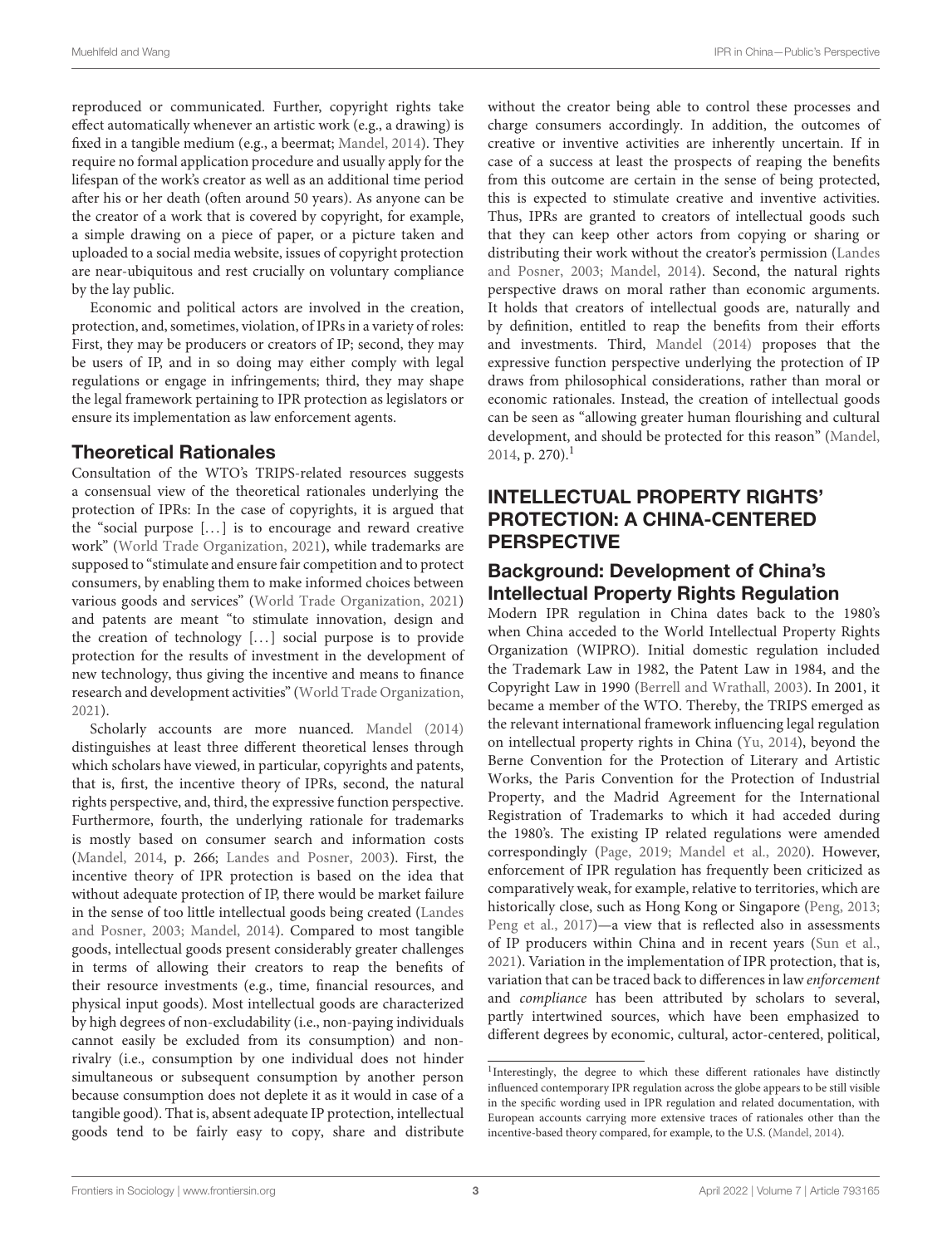and institutional approaches. The following section offers a brief overview.

# Factors Influencing the Implementation of Intellectual Property Rights' Protection in China

Scholars have increasingly recognized the importance of considering a country's IPR regime and IPR enforcement as highly contextualized in time and space. Theoretical lenses such as, in particular, the incentive theory, have undoubtedly strongly influenced IPR regulation in many countries (e.g., the U.S.; [Mandel, 2014\)](#page-9-11). However, the underlying reasoning is essentially decontextualized. Yet, contextual factors such as, for example, culture or politics, seem to play a particularly important role for the way a given IPR regulation is being implemented, that is, enforced and complied with (e.g., [Kshetri, 2009\)](#page-9-14).

First, the level of economic development of a country has generally been argued and found to be correlated with the strictness of IPR protection favored by and enforced in a country (e.g., [Marron and Steel, 2000\)](#page-10-12): IPR protection and enforcement generate both benefits and costs (e.g., [Peng et al., 2017\)](#page-10-7), and the balance seems more favorable for more advanced economies, as they typically have more firms relying on (highly) innovative rather than predominantly imitative business activities and tend to be more active exporters of knowledge-intensive products and services (cf. [Kim and Mudambi, 2020\)](#page-9-15). Recent developments in China have, consequently and in line with its increasing level of economic development, been argued to reflect progress in terms of transforming a predominantly imitation-oriented economy into an innovation-driven economy (e.g., [Page, 2019\)](#page-10-9). The development of Chinese IPR regulation can, thus, be seen to follow a typical path in this respect (e.g., [Peng et al., 2017\)](#page-10-7), even though compliance, in particular, seems to be lagging behind.

Thus, second, scholars have emphasized the importance of characteristics of a country's culture. In the case of China, the dominant view holds that a lack of respect for IPR is deeply culturally rooted in its religious tradition of Confucianism [\(Alford, 1995;](#page-9-7) cf. [Kshetri, 2009,](#page-9-14) [2017\)](#page-9-16). Specifically, scholars have pointed to culturally-embedded conceptions of creativity and culture-dependent normative assessments of imitation [\(Henningsen, 2010\)](#page-9-2).

[Henningsen \(2010\)](#page-9-2), for example, argues, that Chinese conceptions of what constitutes a creative (authentic) piece of work in arts, literature, and beyond in everyday life, in China are traditionally broader and more comprehensive, whereas analogous conceptions in most Western countries tend to be narrower and more de-contextualized. For example, to the extent that considering a piece of work as "creative" requires it to be "unique"—as is typical of contemporary conceptions in most Western societies—, this assessment implies a need to "turn a blind eye toward traces of the work's ancestors, of the models on which it is based, and of the traditions the artist was born into" [\(Henningsen, 2010,](#page-9-2) 19–20). Consequently, some scholars have put forward the notion of "adaptive creativity," which emphasizes refinement and recycling of ideas, to capture more comprehensive conceptions of creativity (e.g., [Keane, 2007;](#page-9-17) [Henningsen, 2010\)](#page-9-2).

Relatedly, in terms of normative assessments of imitation, scholars have suggested that the culturally prevailing view in contemporary China remains more positive than in many other countries. [Henningsen \(2010\)](#page-9-2), for example, described the important role that imitation has traditionally played in the Chinese educational system—an element that is presumably fostered by the logographic written language system of Chinese language. She further argues that also in the domains of the arts and philosophy, imitation and learning tend to be viewed as inextricably linked processes, with "linmo" representing a specific technique in which artists develop their skills by explicitly copying existing (master) pieces of work. The popularity of "shanzhai," a term of counterfeit, imitation, or parody products, is a modern manifestation of the traditional imitation culture (e.g., [Page, 2019\)](#page-10-9). "Shanzhai" is literally translated as "mountain fortress" or "mountain village," referring to groups of bandits who opposed and evaded the imperial government control and accumulated contraband in their typically remote strongholds in the mountains [\(Page, 2019\)](#page-10-9). Indeed, empirical evidence seems to support the notion that cultures, which view the individual as more closely and more comprehensively embedded in both present and ancestorial social contexts—as do collectivistic compared to individualistic cultures—are less sternly opposed to imitative practices that may infringe modern IPR regulations. For example, [Marron and Steel \(2000\)](#page-10-12) in an empirical study of 53 countries found evidence that countries with more collectivist cultures tended to have higher rates of software piracy than those with more individualist cultures, even if controlling for the level of economic development of a country.

Yet, scholars have also pointed out that IPR protection varies considerably across countries that are presumably similar in terms of their cultural roots and conceptions of creativity and imitation (e.g., China, Hong Kong, Singapore; [Peng et al., 2017\)](#page-10-7). Also, countries which diverge significantly in these cultural respects nevertheless have been documented to show highly similar patterns in terms of disrespecting IPR (e.g., [Peng,](#page-10-10) [2013\)](#page-10-10). Finally, from a historical perspective, it seems likely that changes in national IPR regulation and implementation have typically occurred more frequently and at shorter timescales than developments of the underlying cultural dimensions [\(Peng et al.,](#page-10-7) [2017\)](#page-10-7). In sum, thus, culture alone is unlikely to account for cross-country variation in IPR implementation.

Third, conceiving of culture as an informal part of the more overarching institutional framework, scholars have recently put forward an institution-based view of IPR implementation and its development over time across countries [\(Peng et al.,](#page-10-7) [2017\)](#page-10-7). At the heart of this perspective is an emphasis on the incentive-determining structure of IPR institutions as "rules of the game" (comprising both regulations and their enforcement) as well as the identification of three theoretical mechanisms [\(Peng et al., 2017\)](#page-10-7) that explain IPR compliance and IPR-related attitudes in a given country at a particular point in time, that is: path dependence, long-term processes, and institutional transitions. According to [Peng et al. \(2017\)](#page-10-7), path dependence implies that past conditions (e.g., weak IPR protection regime)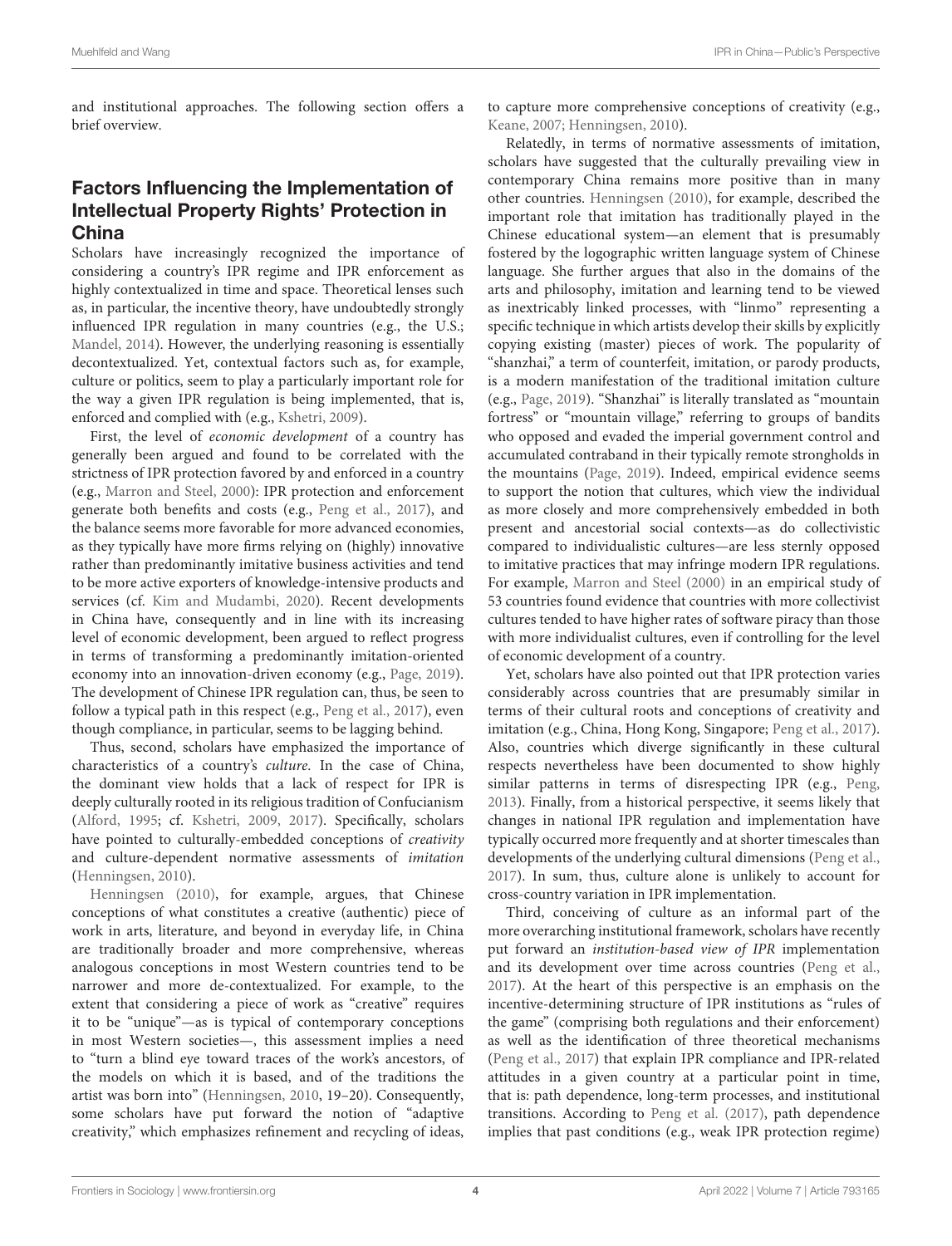affect actors' behavior in the present even if the conditions themselves have changed (e.g., stricter legal framework for IPR protection). Aligned line with established conceptions of institutional hierarchies (e.g., [Williamson, 2000\)](#page-10-13), the notion of long-term processes acknowledges that institutional change may be driven by institutional isomorphism and may, especially when it involves not only formal (e.g., specific laws) but also informal institutions (e.g., normative assessments of the value of IP), stretch over long periods of time before a significant change in actors' behavior becomes noticeable [\(Peng et al., 2017\)](#page-10-7). The institutional transitions mechanism highlights that institutional change is associated with both costs and benefits. The time horizons of these costs and benefits may not always be wellaligned and, moreover, the magnitude may vary with other contextual variables, such as, for example, the level of economic development. As a result, an analogous institutional transition (e.g., from a weak to a strict IPR regime) may take longer in some cases than others, depending on the precise contextual configuration [\(Peng et al., 2017\)](#page-10-7).

Implicitly, by comprising processes of institutional isomorphism, the institutional perspective also points to a fourth source of variation in the implementation of IPR protection, that is the potentially important role of third-party actors in impacting IPR implementation and its development. Much of the literature focuses on either one of two types of actors: political and economic actors. Political actors include, in particular, other nation-states that may exert more or less directly pressure toward adapting a country's IPR regime including enforcement mechanisms (e.g., [Peng et al., 2017\)](#page-10-7), such as, for example, when the U.S. launched a WTO complaint against Chinese IPR practices as revealed by WTO documentation in 2018 [\(Mandel et al., 2020\)](#page-9-9).

In terms of external economic actors, scholars have primarily investigated the role of multinational enterprises (MNEs) in influencing IPR regulation, enforcement, and compliance in countries in which they operate (e.g., [Brandl et al., 2019;](#page-9-18) Kim and Mudambi, [2020\)](#page-9-15). [Brandl et al. \(2019\)](#page-9-18), for example, analyzed the influence of MNEs from advanced economies as well as of supranational organizations on a sample of 60 developing countries' that signed the TRIPS as the predominant global IPR protection standard. Considering the speed and extent with which these countries incorporated the TRIPS standards into their national IP legislations as key outcome variables of interest, they found that more extensive involvement of MNEs in the focal countries' innovation systems increased TRIPS adoption. Additionally, this relationship was positively moderated by the degree to which a country depended on supranational organizations such as the International Monetary Fund. [Kim and Mudambi \(2020\)](#page-9-15) broadened this perspective to consider the role of "home-grown" MNEs, which may act as "keystone organizations" within domestic business ecosystems, encouraging innovation, and, thereby, compliance with IPR regulation.

Following up on the perspective advocated by Kim and Mudambi [\(2020\)](#page-9-15), which emphasizes third-party actors within the national context, we suggest here to complement the extant actor-centered perspectives by incorporating yet another strand of literature that has, to date, not been integrated with the aforementioned research streams seeking to explain variation in IPR implementation. Specifically, in line with the propositions put forward by [Mandel \(2016\)](#page-9-10), we argue that a more comprehensive understanding of IPR implementation, including the degree of compliance with IPR regulation, might benefit from accounting for the public's perception of IPR—both in their role as users and producers of IP-related products and services.

# Public Perception of Intellectual Property Rights in China

To start with, we offer a tentative systematization of various types of behavior that are relevant for assessing public perceptions of IPR in China and that are covered in the reviewed studies—together with an important caveat: Not only is the use of terminology not fully consistent across prior literature; additionally, an integrative analysis that unifies the different streams of literature and, thereby, also offers an overarching and comprehensive conceptual framework of all relevant IPR-related behaviors (e.g., counterfeiting, patent infringement) and speaks to the transferability of public attitudes across these different behaviors, is still lacking.

So tentatively, we point out the following conceptual distinctions. First, imitation is often conceptualized in contrast to authenticity, originality, uniqueness or genuineness (e.g., [Henningsen, 2010\)](#page-9-2). If used in this sense it represents a kind of umbrella term, which comprises a broad range of specific behavioral manifestations that may or may not be in violation of IPR regulation (e.g., copying products without trademark infringement). However, second, some of these manifestations are themselves also referred to as imitation in the literature. Le Roux et al. [\(2016\)](#page-9-19), for example, developed a nuanced typology of distinct forms and modalities of imitative practices relating to established products. At the heart of their typology is the fundamental distinction between counterfeit [i.e., an "exact copy of an original item" (p. 350), also referred to as a "fake"] and imitation (with the term being used in a narrower sense to refer to a product that looks similar to some other product but does not seek to constitute an exact copy, including copycats, lookalike or me-too products). Thus, while counterfeits are unequivocally associated with IPR infringements, this is not necessarily the case for imitative products, but tends to depend on the degree of similarity with the original product. This degree of similarity, in turn, is influenced by the number of product features, which are similar, their salience, and distinctiveness. A further term related to and sometimes compared with counterfeiting and imitation is piracy, which, on the supply side, often takes the form of illegal copying of (digital) products such as software or movies. In prior research, it has also been characterized as non-deceptive counterfeiting (see, e.g., [Kwong et al., 2003;](#page-9-20) [Le Roux et al.,](#page-9-19) [2016\)](#page-9-19), in which consumers essentially act as accomplices, who are fully aware that they are purchasing non-genuine products (e.g., [Bloch et al., 1993\)](#page-9-21).

In sum, [Le Roux et al. \(2016\)](#page-9-19), therefore emphasize that neither of the aforementioned broader types different behavioral manifestations (e.g., counterfeiting, imitation, and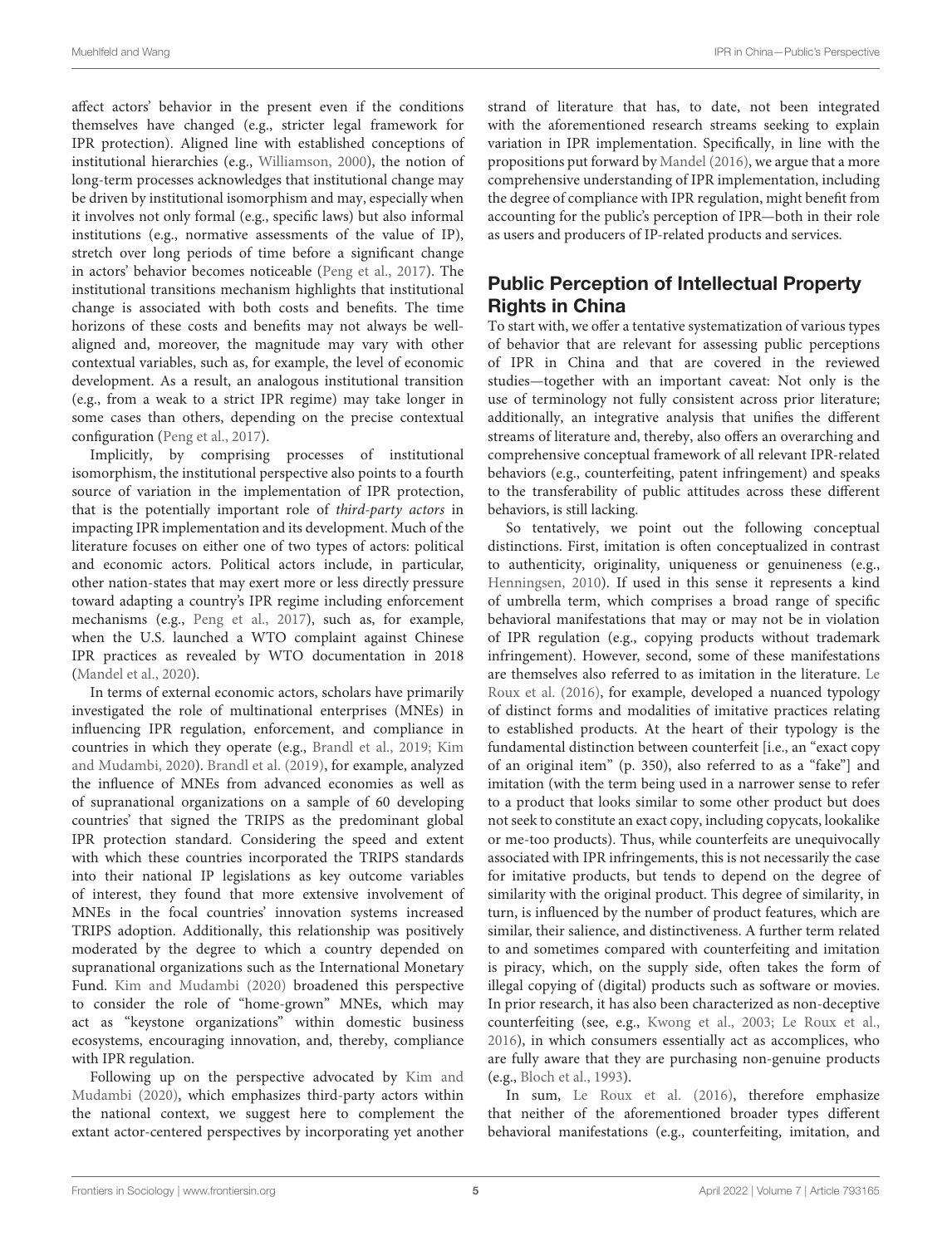piracy) represents a homogenous category. Instead, each category comprises in itself a variety of further differentiated manifestations—and public perceptions of and attitudes toward each of them may, in principle, differ.

#### Users' Perspectives on Intellectual Property Rights **Attitudes Toward the Consumption of Counterfeit and Pirated Products**

A burgeoning literature has begun to investigate Chinese consumers' attitudes toward counterfeit and pirated products (often luxury products, pirated software, and entertainment products), focusing primarily on the identification of moral, ethical, and socio-demographic antecedents of attitudes and purchase intentions, as consumers' attitudes and behavioral intentions crucially affect the demand side of counterfeiting. Consequently, key constructs of interests have included possible attitudinal antecedents such as integrity, moral judgement, religiosity, ethical concern, as well as socio-demographic variables like gender, age, education, household income (e.g., [Kwong et al., 2003;](#page-9-20) [Cheung and Prendergast, 2006;](#page-9-4) Bian and Veloutsou, [2007;](#page-9-22) [Chen et al., 2018\)](#page-9-23).

In terms of theoretical basis, many of these studies drew on Ajzen's Theory of Planned Behavior (TPB) [\(Ajzen, 1991;](#page-9-24) e.g., [Chen et al., 2009;](#page-9-25) [Phau and Ng, 2010;](#page-10-14) [Jiang et al., 2019\)](#page-9-26), in line with the attitudinal and intentional constructs to be explained. Frequently, either as complement or as sole conceptual basis, studies also drew from conceptualizations of ethical decisionmaking (e.g., [Phau and Teah, 2009;](#page-10-15) [Chen et al., 2018\)](#page-9-23), such as, in particular social cognitive theory of moral thought and action [\[Bandura, 1991;](#page-9-27) [Bandura et al., 1996;](#page-9-28) for applications, see, e.g., [Chen et al. \(2018\)](#page-9-23)]. In addition, scholars found it useful to develop conceptual frameworks based on psychological theories related to individuals' coping with cognitive dissonances, their self-affirmation, moral disengagement, and moral decoupling (e.g., [Chen et al., 2018\)](#page-9-23). Also, several studies pursued a primarily empirical approach without explicitly or extensively drawing from particular theories (e.g., [Kwong et al., 2003;](#page-9-20) Cheung and Prendergast, [2006;](#page-9-4) [Bian and Veloutsou, 2007\)](#page-9-22).

In terms of methodological approach, the majority of these studies implemented surveys—more recently usually online—, which included self-report attitudinal scales as well as sometimes hypothetical scenarios to be assessed by the respondents in their native language. The samples—gathered in China and Taiwan mostly consisted of convenience samples of diverging sizes (e.g., [Bian and Veloutsou, 2007:](#page-9-22)  $N = 295$ ; [Chen et al., 2018:](#page-9-23)  $N =$ 334; [Chen et al., 2009:](#page-9-25)  $N = 584$ ; [Cheung and Prendergast, 2006:](#page-9-4)  $N = 1,152$ ; [Jiang et al., 2019:](#page-9-26)  $N = 412$ ; [Kwong et al., 2003:](#page-9-20) N  $= 306$ ). In some cases, the sampling frame was restricted to a specific region or several regions (e.g., [Jiang et al., 2019:](#page-9-26) Chengdu; [Cheung and Prendergast, 2006:](#page-9-4) Hong Kong, Shanghai, Wuhan) or comprised purposive elements (e.g., [Bian and Veloutsou,](#page-9-22) [2007:](#page-9-22) recruitment in both flea markets and high street; Kwong et al., [2003:](#page-9-20) recruitment in a district with high incidence of pirated CD sales). Offline surveys in specific locations usually managed to achieve more balanced and more systematically composed samples (e.g., [Cheung and Prendergast, 2006\)](#page-9-4) than online surveys. A few studies employed a fundamentally different approach. [Bian et al. \(2016\)](#page-9-5) recently conducted a qualitative interview study with 16 Chinese consumers purposively sampled to have had prior experience with purchasing counterfeit goods.

Findings vary across studies, in line with heterogeneity in research questions and methodologies. Still, several insights appear to have emerged fairly robustly. First, in face-to-face settings, respondents appear to be reluctant to admit to the purchase of counterfeit products in the past or corresponding intentions for future purchases [\(Bian and Veloutsou, 2007\)](#page-9-22). Second, demographic variables such as age, gender, or education appear to have surprisingly little predictive value and the results are often inconclusive across studies (e.g., [Prendergast et al., 2002;](#page-10-16) [Cheung and Prendergast, 2006;](#page-9-4) [Bian and Veloutsou, 2007\)](#page-9-22). In cases where demographic variables were found to be significantly related to attitudes toward or intentions to engage in IPRviolating behaviors, the findings appear to be largely tied to the specific research context. [Kwong et al. \(2003\)](#page-9-20), for example, found that in particular younger, male individuals held favorable attitudes toward purchasing pirated CDs. Similarly, Cheung and Prendergast [\(2006\)](#page-9-4) found gender to matter primarily in relation to specific categories of IPR-violating products with males being susceptible primarily to pirated video disks and females being more prone to purchasing counterfeit clothing and accessories. Third, constructs derived from TPB, in particular, attitudes toward violating IPR (e.g., toward software piracy), associated subjective norms and perceived behavioral control have in turn been identified as fairly good predictors of consumers' intention to engage in behavior that represents an IPR infringement (e.g., use pirated software; e.g., [Chen et al., 2009\)](#page-9-25). Fourth, this also applies to related constructs from the domain of moral judgment, such as moral intensity (e.g., [Chen et al., 2009\)](#page-9-25) and moral judgment [\(Chen et al., 2009,](#page-9-25) [2018;](#page-9-23) [Jiang et al., 2019\)](#page-9-26). Jiang and colleagues, for example, found that moral judgment, integrity, religiosity, and ethical concern were all negatively associated with (positive) attitude toward counterfeit luxury products, which, in turn, was positively related to purchase intentions of counterfeit luxury products. In a similar vein, [Kwong et al. \(2003\)](#page-9-20), identified the social cost that an individual perceives piracy to have, his or her anti-big business attitude, the social benefit of dissemination that he or she might perceive, and the individual's ethical belief regarding IPR violation as constructs associated with the intention to engage in behavior, which at least implicitly endorses IPR-violation (purchase of pirated CD's).

Recent studies have also sought to disentangle underlying cognitive processes by analyzing mediating and moderating effects. For example, [Chen et al. \(2018\)](#page-9-23) found that moral rationalization did not have the expected direct effect on individuals counterfeit purchase intention, but that its impact was mediated by moral judgment. Similarly, while moral decoupling did not directly affect purchase intention, it had an influence mediated by the perceived benefit from a counterfeit purchase. Overall, they concluded that even if individuals recognized the moral challenges associated with violating IPR (here: through counterfeit purchases), various mechanisms such as moral rationalization and moral decoupling might allow them to engage in moral disengagement, such that their behavioral intentions would not be inhibited.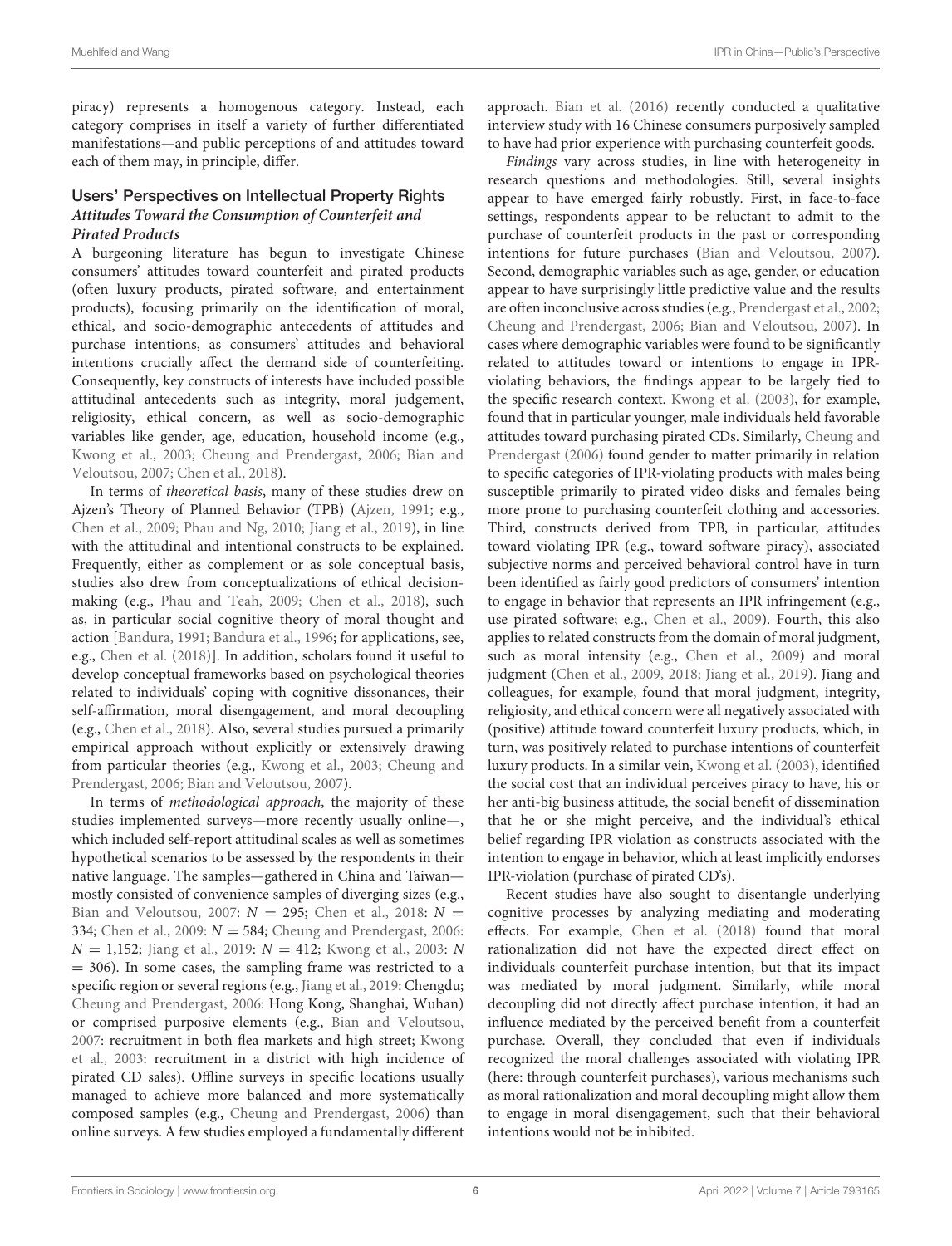Based on a qualitative interview study, [Bian et al.](#page-9-5) [\(2016\)](#page-9-5) complemented these findings by identifying various psychological motivations for counterfeit purchasing (e.g., enhanced self-image, "thrill of the hunt") as well as coping strategies ("neutralization" through denial of responsibility or appealing to higher loyalties) that may help consumers address possible cognitive dissonances resulting from their IP violating behavior and ethical norms.

Finally, further insights emerge from considering the extant literature in conjunction. For example, consumers appear to find it much easier to admit to being drawn toward counterfeit products or to having purchased in the past when surveyed in online compared to face-to-face settings (cf. [Bian and Veloutsou,](#page-9-22) [2007;](#page-9-22) [Jiang et al., 2019\)](#page-9-26). Also, while robust conclusions are not feasible, due to differences in research designs, the findings of the various studies appear to tentatively point to developments over time in the Chinese public's perception of IPR—a possibility that calls for future research to undertake systematic, longitudinal studies of such developments, their antecedents, and consequences.

#### **Understanding of Intellectual Property Rights Regulations in General**

Beyond individual assessments regarding one's intention to engage in or abstain from IPR violating purchases of counterfeit or pirated products, a nascent literature has begun to analyze in more comprehensive terms the knowledge about and normative assessments of IPR and IPR regulations as held by the lay public [\(Mandel, 2014,](#page-9-11) [2016;](#page-9-10) [Mandel et al., 2020\)](#page-9-9). In an online survey involving 102 Chinese university students from Yunnan, Mandel et al. [\(2020\)](#page-9-9) confronted respondents with a series of IP-related vignettes, legal compliance questions, and further questions to collect among others basic demographic information. When comparing respondents' assessments regarding property rights in various domains (patent vs. copyright vs. personal property vs. real property), [Mandel et al. \(2020\)](#page-9-9) found little difference across domains. Furthermore, respondents indicated in their answers to the legal compliance questions [e.g., "How important is it for people to comply with intellectual property rights?" on a scale from 0 (extremely not important) to 100 (extremely important); [Mandel et al., 2020,](#page-9-9) p. 256] a clear tendency toward valuing compliance with property rights including IPR. Interestingly, this result is somewhat in contrast with the findings from the studies covered in the previous section. Most of these studies have been conducted earlier and have also investigated more concrete purchase intentions of counterfeit and pirated goods, rather than abstract normative assessments of IPR as in the study by [Mandel et al. \(2020\)](#page-9-9). Whether this discrepancy reflects differences in the underlying samples, changing attitudes over time, or an illustration of moral decoupling is, however, an issue that needs to be addressed by future research.

#### Producers' Perspectives on Intellectual Property **Rights**

A scant literature has sought to assess the supply side of IPR violating products in China as well. In particular, a recent qualitative interview study by [Sun et al. \(2021\)](#page-10-11) assessed Chinese design professionals' (managers and designers) views on IP ( $N =$ 49). First, they found diverging levels of IPR awareness, regarding what constitutes IPR and how it is or can be protected. In particular, individual with work experience for large companies were more knowledgeable; as were those involved in industrial compared to graphic design. Second, with respect to perceived effectiveness of IPR law enforcement, they found that most design professionals thought that IPR protection in China would benefit from further strengthening, that it tended to benefit primarily larger firms as smaller establishments lacked the required resources for building IPR protection related knowledge, and that there were considerable regional differences in the availability of IP-related support and in the strength of law enforcement, a divergence that was also found across design domains. Third, the results of [Sun et al. \(2021\)](#page-10-11) interview study underscored the importance of ethical considerations also on the supply side, with interviewees highlighting the role of both individual ethical beliefs as well as the ethical climate within design firms and client companies.

## Distinctiveness of the Chinese Context

An important question that arises from this overview of the public perception of IPR in China is: How distinct are these results? As [Chen et al. \(2018\)](#page-9-23) suggested, individual antecedents to IPR violations such as, for example, counterfeit purchase intentions, and underlying moral mechanisms may well differ across geographical regions and cultures around the world.

Indeed, comparative studies have documented both similarities and differences between Chinese and individuals from other countries and cultures, respectively.<sup>[2](#page-6-0)</sup> An early study by [Lai and Zaichkowsky \(1999\)](#page-9-29) compared brand awareness as well as perceptions and attitudes of Chinese [from the People's Republic of China (PRC), Taiwan, and Hong Kong] and Westerners with respect to the acceptability of purchasing products that imitated renowned international brands. While production of such products was mostly deemed unethical across all four subsamples, assessment of the ethicality of consumption leaned toward acceptance. Of particular interest, and contrary to expectations, the study did not reveal any strong and consistent evidence in favor of greater across-the-board acceptance of brand imitation among any of the four subsamples (e.g., PRC). In a similar vein, a survey by [Bian and Veloutsou \(2007\)](#page-9-22), for example, revealed that Chinese consumers valued counterfeit goods even less than British consumers. Furthermore, gender and age seemed to play a role for purchasing intention and actual behavior among British consumers but not Chinese. Participants from both countries expressed relatively low willingness to buy counterfeit goods, but there is no reliable data available regarding the external validity of such self-reported measures.

In addition, there is a fairly limited literature that has investigated public perceptions of IPR in other country contexts, without any reference to China. [Pueschel et al. \(2017\)](#page-10-17), for

<span id="page-6-0"></span><sup>&</sup>lt;sup>2</sup>Interestingly, also within China, scholars have identified differences, but a largescale, systematic assessment is still lacking. [Cheung and Prendergast \(2006\)](#page-9-4) in their seminal study, for example, found significant differences in respondents' assessment of ethicality, legality and after-sales service of purchases of IPRviolating products between Hong Kong, Shanghai, and Wuhan.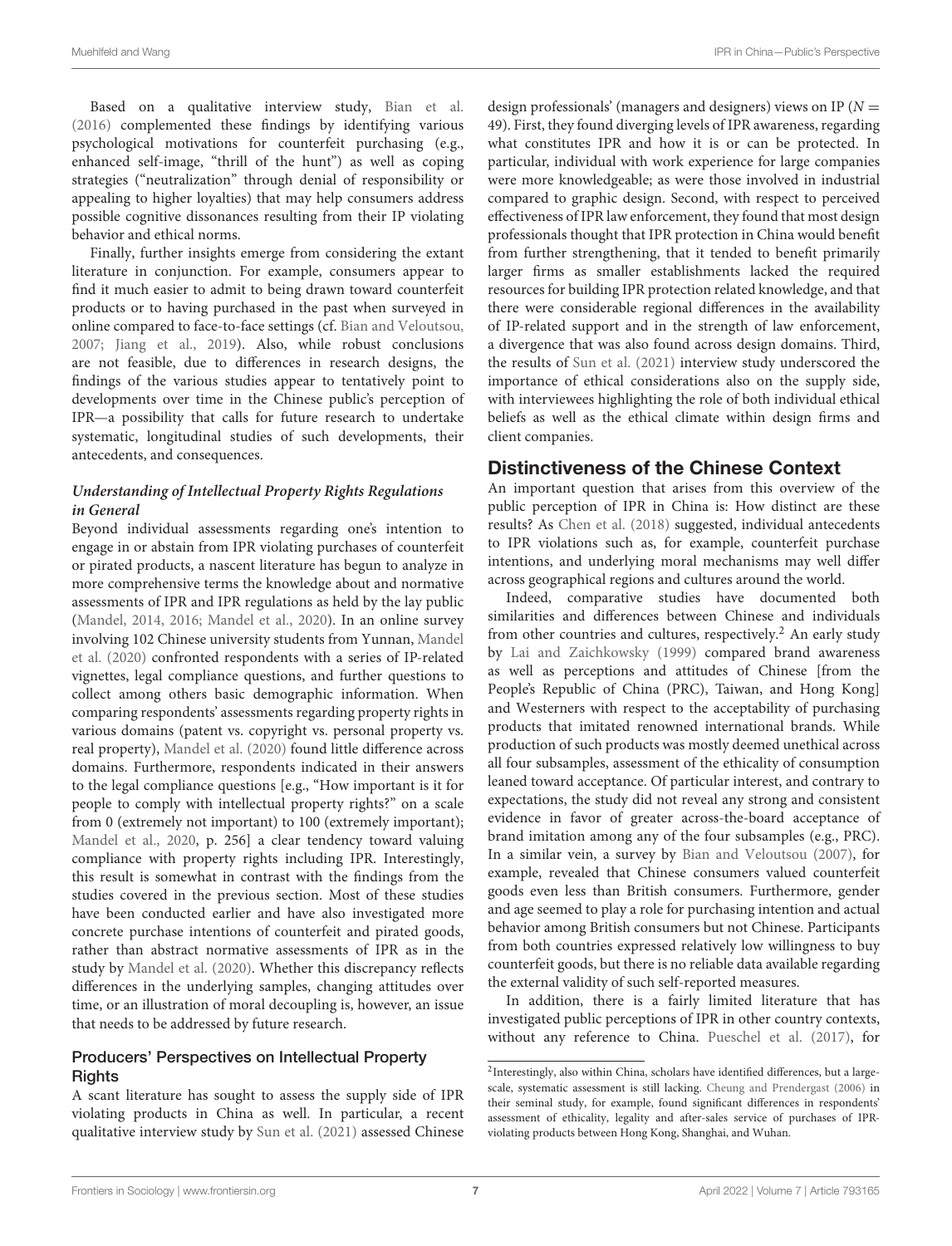example, conducted a quantitative survey in the United Arab Emirates ( $N = 86$ ) as well as a qualitative interview followup study ( $N = 19$ ), in which they analyzed counterfeit luxury product consumption by consumers in the Gulf Cooperation Council (GCC) countries. Interestingly, and in contrast to the results predominantly obtained for the Chinese context, they found age to be positively associated with the likelihood of engaging in IPR violating behavior (here: purchase of counterfeit luxury products). Older individuals were, apparently, less inhibited by risk perceptions related to inferior product performance or psychosocial factors associated with counterfeit consumption. From the qualitative interview study, it further emerged that some individuals morally rationalized their counterfeit consumption based on their (Islamic) religion. For example, purchasing counterfeit instead of original products enabled them to economize on their financial resources, enabling them to donate more and share their wealth with the poor. Particularly interesting from a comparative perspective was the also religion-based assessment of "constructive purposes of counterfeit existence, such as spreading of knowledge innovation and "know-how"" [\(Pueschel et al., 2017,](#page-10-17) p. 190), as this perspective is well-aligned with cultural attributions of IPR violations in the Chinese context.

Finally, it is important to note that most prior studies have focused on (intended) compliance, while public perceptions regarding the appropriateness of IP laws as such has largely been neglected. A series of studies by Mandel and colleagues aimed to fill this gap [\(Mandel, 2014,](#page-9-11) [2016;](#page-9-10) [Mandel et al.,](#page-9-9) [2020\)](#page-9-9). With a survey experiment designed to test understanding of and attitudes toward various property rights (e.g., patent, copy right, intellectual vs. tangible, etc.), [Mandel et al. \(2020\)](#page-9-9) documented that U.S. Americans generally preferred stronger property rights than the Chinese. Moreover, both Chinese and U.S. American participants considered it more acceptable to take the property for a public purpose. Compared to U.S. American students, Chinese respondents did not distinguish intellectual from tangible property. Interestingly, this result is at odds with the cross-cultural psychology literature, which had previously suggested that Chinese individuals tend to be (more) contextdependent due to their holistic cognitive style developed from the collectivistic culture [\(Nisbett, 2004\)](#page-10-18). In light of this finding, [Mandel et al. \(2020\)](#page-9-9) suggested that rather than assuming some IP exceptionalism in Chinese culture, it might be more appropriate to perhaps take an alternative perspective and explore further the question "Why do Americans differentiate their preferences for intellectual property rights so starkly from their preferences for other property rights?" [\(Mandel et al., 2020,](#page-9-9) p. 219).

Investigating more in-depth whether country-specific IP exceptionalism may exist, which countries may represent "the norm" and which ones "the exception," what antecedents and consequences may apply, requires a systematic and largescale assessment of the public's understanding of and attitudes toward (intellectual) property rights from a cross-country comparative perspective—a research endeavor that has not yet been undertaken but may prove stimulating to future research [cf. also [Chen et al. \(2018\)](#page-9-23)]. Such future research should also seek to carefully delineate culture-specific versus solely country-specific effects. Indeed, although prior studies have often compared IPR-related attitudes at the country level (e.g., [Song et al.,](#page-10-19) [2021\)](#page-10-19), there is also evidence that, even in the same country, attitudes may differ across individuals who belong to different subcultures (e.g., [Pueschel et al., 2017;](#page-10-17) [Sun et al., 2021\)](#page-10-11), and also that cultural influences on IPR-related attitudes may transcend national borders (e.g., [Song et al., 2021\)](#page-10-19) due to culture being an at least partly implicit and long-run phenomenon deeply engrained in social structures and processes [e.g., different levels of socialadjustive attitude of same-nationality individuals with different background cultures; see [Song et al. \(2021\)](#page-10-19)].

# FUTURE RESEARCH DIRECTIONS

For one, a key issue, which has emerged independently from separate strands of literature (in particular, law: [Mandel, 2014;](#page-9-11) international business: [Peng et al., 2017\)](#page-10-7) is, therefore, the question whether there really is such a thing as "country-specific IP exceptionalism," with a few countries representing outliers and the majority constituting "the norm." Specifically, considering China, it has frequently been claimed that IPR violation is exceptionally pervasive and socially accepted in China. However, from different disciplinary viewpoints and based on very different types of data [\(Mandel, 2014:](#page-9-11) consumer survey data; [Peng et al.,](#page-10-7) [2017:](#page-10-7) historical accounts of IPR developments across countries), these recent studies have proposed that the implementation of Chinese IPR regulation and, in particular, the public's perspective and their compliance may actually be less categorically different from major economies such as the U.S than previously thought. Instead, such an impression of categorical difference may simply reflect an as yet incomplete understanding of the complex interplay of factors such as economic development, culture, historical background, institutional framework, thirdparty actors (e.g., foreign MNEs), and predominant types of business ecosystem orientation (e.g., [Kim and Mudambi,](#page-9-15) [2020\)](#page-9-15). For example, a recent experimental study revealed that the perceived counterfeit dominance in the market negatively impacted perceived quality and purchase intention for Anglo-Americans, but not for Chinese, a finding that was attributed to the stronger social-adjustive tendency in Asian culture (Song et al., [2021\)](#page-10-19). Consequently, future research might seek to build on these studies in order to undertake a systematic and largerscale assessment of the public's understanding of and attitudes toward (intellectual) property rights from a cross-country/ crossculture comparative perspective. In so doing, a cross-disciplinary approach, combining different disciplinary perspectives as well as methodologies, appears particularly promising in order to bring together the aforementioned streams of research from different disciplines ranging from law to international business. Future research should ideally adopt a longitudinal perspective, explicitly capturing how public perception of IPR changes over time in the focal countries, among others in response to economic developments, internal and external political pressures, or global and local IPR-related crises (such as, for example, the Covid 19 pandemic and associated discussions regarding a vaccine patent waiver).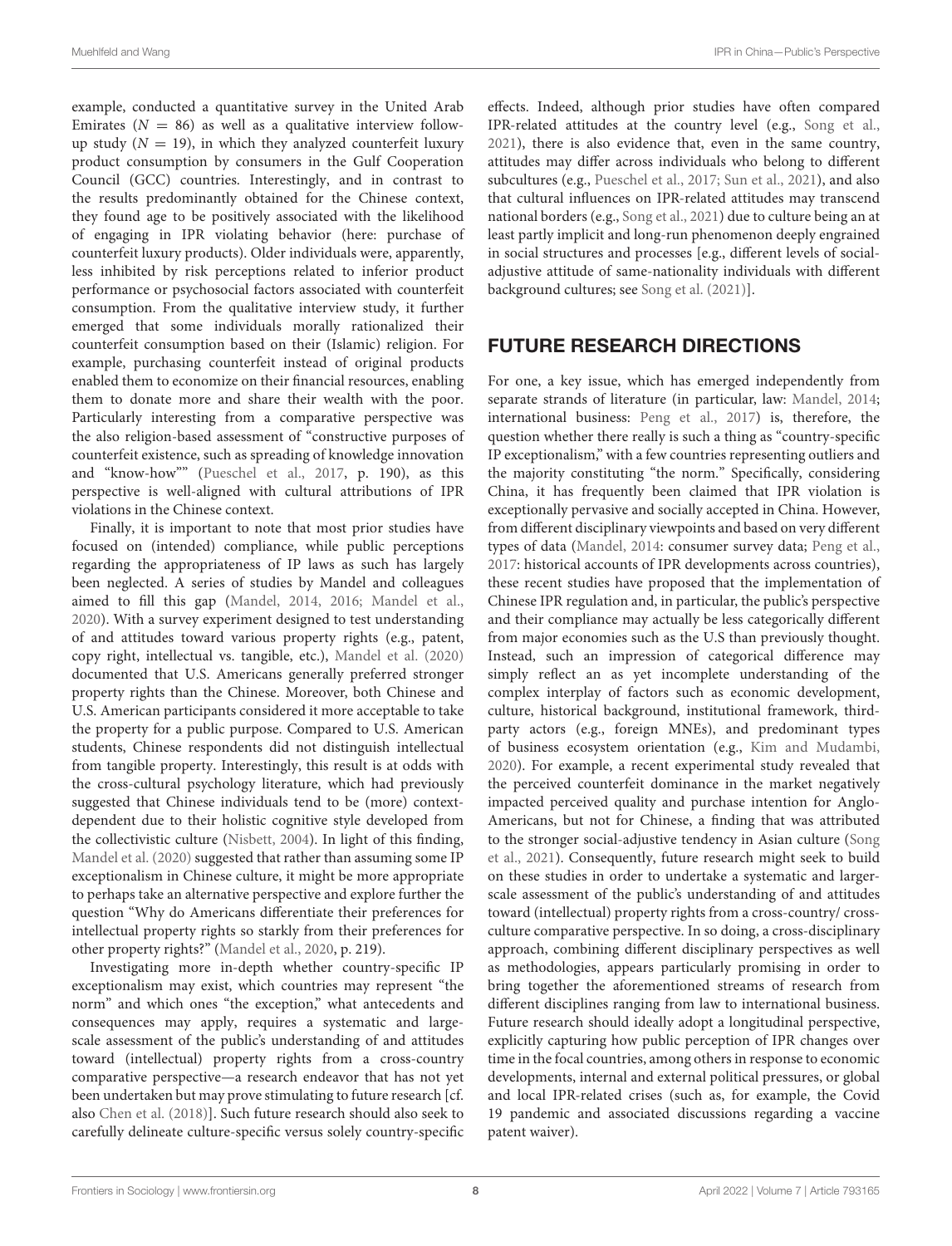Second, while this article explicitly sought to review IPR in China through the lens of the "public eye," including possible differences with public perception in other countries as well as hinting at possible mechanisms of transitions, it also became clear that most prior research even beyond the studies covered here has predominantly focused on how IPR in China has been developed influenced by "the world." In turn, China's impact on IPR regulation and implementation, including public perceptions across other countries, has remained under-explored, despite the significant and still growing importance of China for the world economy. Therefore, future research should seek to address this complementary perspective [see, e.g., [Carruthers and Ariovich](#page-9-0) [\(2004\)](#page-9-0)].

Third, an implicit assumption in many of the reviewed studies was that more IPR protection tends to be superior both morally and economically, whereas infringements are associated with social and economic losses. However, some scholars have voiced disagreement with such over-simplified assumptions. Landes and Posner [\(2003\)](#page-9-12) as well as Posner [\(The Becker-Posner Blog,](#page-10-20) [2012\)](#page-10-20), for example, expressed concerns that excessive patent and copyright protection could suppress competition and creativity. Posner [\(The Becker-Posner Blog, 2012\)](#page-10-20), for example, suggested that "to evaluate optimal patent protection for an invention, one has to consider both the cost of inventing and the cost of copying." In case of the pharmaceutical industry, for example, Posner [\(The Becker-Posner Blog, 2012\)](#page-10-20) argued that patent protection may be necessary due to the high cost of inventing and low cost of copying—but also cautioned, that "few other products have the characteristics that make patent protection indispensable to the pharmaceutical industry." Instead, in other sectors, inventions may be less expensive, and first movers may often naturally gain advantages. Thus, while regulators may tend to seek to educate the public to respect IPR without considering the negative effects of excessive IPR protection, it may be crucial to distinguish different products and industries regarding the public perception of IPR. It therefore seems important to elicit public opinion IPR protection for various types of products. In particular, future studies should also investigate to what extent the perceived appropriateness of IPR protection is related to the perceived and real costs of inventing and producing particular types of products.

These considerations appear especially imperative in view of contemporary technological developments (cf. Carruthers and Ariovich, [2004\)](#page-9-0). An intriguing example is the current debate about whether an Artificial Intelligence (AI)-system can be named as the inventor on a patent [\(Croft, 2021\)](#page-9-30). Such novel cases provide great opportunities to deepen our understanding on the fundamental evaluation process because people (including legislators, inventors, experts, and so on) cannot rely on conventions and have to build up their judgment and arguments from scratch. At the same time, considerable cross-country differences may be expected, in line with heterogenous public stances toward new technologies [\(Rieger et al., 2021\)](#page-10-21).

The call for systematically distinguishing public IPR assessments based on different product categories or sectors emerges as well from considering specifically those empirical studies that have sought to directly capture the public's perception of IPR: Most of these studies so far have focused on a specific type of product in relation to which consumers' attitudes are being assessed, such as, in particular, luxury products (e.g., [Jiang et al., 2019\)](#page-9-26). However, luxury products represent a special type of consumption product and it remains unclear to what extent the results for one category of product (e.g., luxury goods) can be transferred to other categories (e.g., software). Individual attitudes may well differ, depending on the type of focal counterfeit product (e.g., [Chen et al., 2018;](#page-9-23) related, e.g., [Cheung and Prendergast, 2006\)](#page-9-4). Further, subtle differences may exist across different types of (potentially) IP-violating economic behaviors, such as, for example, the manufacturing and distribution of counterfeits, the production of pirated or copycat products (e.g., [Lai and Zaichkowsky, 1999;](#page-9-29) Le Roux et al., [2016\)](#page-9-19). Whether and to what degree, possibly, normative assessments of one type of such behavior (e.g., counterfeiting) are applicable to others (e.g., piracy) is another largely unresolved issue that future research should seek to address.

Fifth, similarly based on the review of those empirical studies that have directly assessed the public's perception of IPR, methodological opportunities for future research emerge. Most of these studies have used cross-sectional, self-report data capturing attitudinal assessments, whereas actual behavioral evidence is scant at best. Also, while reliance on convenience samples is understandable in terms of ensuring access to a large number of respondents, it implies that the reported findings may have been biased. More generally, issues of (self-) selection and endogeneity may be of concern, especially given the sensitivity of the subject matter (e.g., Bian and Veloutsou,  $2007$ ).<sup>[3](#page-8-0)</sup> Thus future research might seek to move toward larger-scale, even more ambitious data collection efforts, ideally including longitudinal as well as behavioral data, too.

Ultimately, such multifaceted, multi-method, and crossdisciplinary research may even be able to speak to broader debates on fundamental issues associated with IPR such as their role in stimulating or hindering technological progress as well as perpetuating or eroding social and economic inequalities within societies as well as across countries and regions (cf. Carruthers and Ariovich, [2004\)](#page-9-0).

# **CONCLUSION**

The present article reviewed prior literature in order to consolidate insights on IPR and their protection in China. First, generally, it identified at least four major theoretical rationales underlying the protection of IPR [incentive theory, natural rights perspective, expressive function perspective, and, for trademarks, consumer search and information costs perspective, see [Mandel \(2014\)](#page-9-11)]. Second, from a China-centered perspective on IPR and their protection, IP-related regulations have undergone significant developments over the past few decades, aligning them more closely with established standards.

<span id="page-8-0"></span><sup>3</sup>Also, in some cases, methodological choices may require further clarification, for example, when only cases were included in the analysis of respondents who had previously bought counterfeit products whereas those who had not done so were not included (e.g., [Jiang et al., 2019\)](#page-9-26).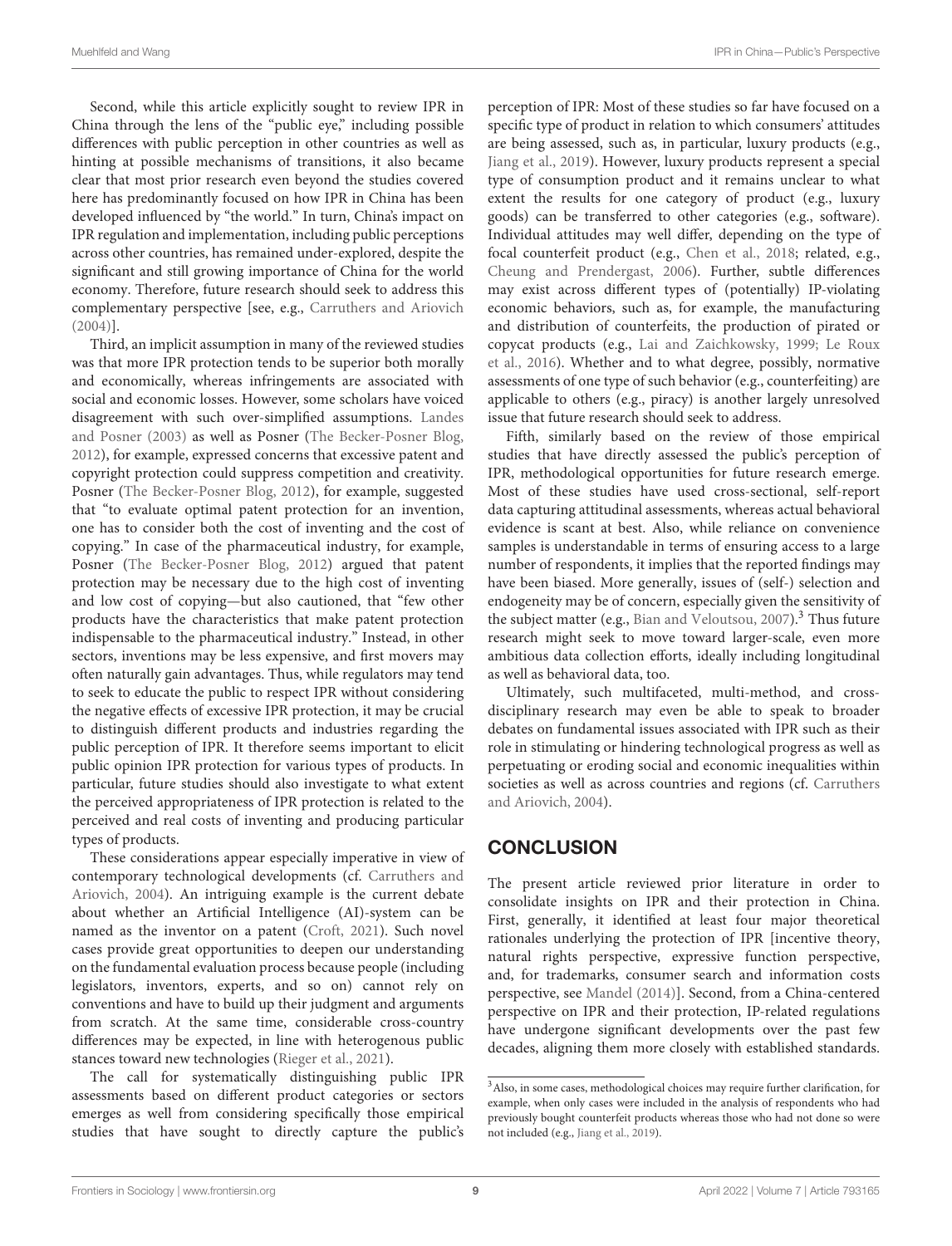However, enforcement of IPR regulation and compliance appear to still lag behind somewhat due to a combination of economic, cultural, actor-centered, political, and institutional factors. Yet, tentative evidence from the reviewed literature focusing especially on the public's perspective (as opposed to experts such as, for example, regulators or IP lawyers) suggests that the Chinese public's perspective also seems to be developing in the direction of enhanced compliance, both from the viewpoint of users and producers of IP-related products and services. Finally, the review of studies regarding a potential IP exceptionalism of the Chinese culture or, more broadly, the Chinese context, revealed an inconclusive picture. While there is some evidence in support of possible fundamental differences between the Chinese and other country contexts, other studies have emphasized mechanisms (e.g., political, economic, and institutional) that may foster further transitions over time in both formal IPR regulation in China as well as in the public perception of and compliance with IPR, calling into

### **REFERENCES**

- <span id="page-9-24"></span>Ajzen, I. (1991). The theory of planned behavior. Org. Behav. Hum. Decision Proces. 50, 179–211. doi: [10.1016/0749-5978\(91\)90020-T](https://doi.org/10.1016/0749-5978(91)90020-T)
- <span id="page-9-7"></span>Alford, W. P. (1995). To Steal a Book Is an Elegant Offense: Intellectual Property Law in Chinese Civilization. Stanford, CA: Stanford University Press. doi: [10.1515/9780804779296](https://doi.org/10.1515/9780804779296)
- <span id="page-9-27"></span>Bandura, A. (1991). Social cognitive theory of moral thought and action. Handb. Moral Behav. Dev. 1, 45–103.
- <span id="page-9-28"></span>Bandura, A., Barbaranelli, C., Caprara, G. V., and Pastorelli, C. (1996). Mechanisms of moral disengagement in the exercise of moral agency. J. Personal. Soc. Psychol[. 71, 364–374. doi: 10.1037/0022-3514.71.](https://doi.org/10.1037/0022-3514.71.2.364) 2.364
- <span id="page-9-6"></span>BBC (2021). Chanel Loses EU Court Battle Over Huawei logo. Available online at: <https://www.bbc.com/news/business-56833244> (accessed September 9, 2021).
- <span id="page-9-8"></span>Berrell, M., and Wrathall, J. (2007). Between Chinese culture and the rule of law: what foreign managers in China should know about intellectual property rights. Manag. Res. News [30, 57–76. doi: 10.1108/0140917071072](https://doi.org/10.1108/01409170710724304) 4304
- <span id="page-9-13"></span>Berrell, M. M., and Wrathall, J. (2003). "Changing attitudes to intellectual property rights in China: The Nexus between Chinese Culture and the Rule of Law," in Proceedings of the 15th Annual Conference of the Association for Chinese Economic Studies Australia (ACESA) (Melbourne, VIC).
- <span id="page-9-22"></span>Bian, X., and Veloutsou, C. (2007). Consumers' attitudes regarding non-deceptive counterfeit brands in the UK and China. Brand Manag. 14, 211–222. doi: [10.1057/palgrave.bm.2550046](https://doi.org/10.1057/palgrave.bm.2550046)
- <span id="page-9-5"></span>Bian, X., Wang, K. Y., Smith, A., and Yannopoulou, N. (2016). New insights into unethical counterfeit consumption. J. Bus. Res. 69, 4249–4258. doi: [10.1016/j.jbusres.2016.02.038](https://doi.org/10.1016/j.jbusres.2016.02.038)
- <span id="page-9-21"></span>Bloch, P. H., Bush, R. F., and Campbell, L. (1993). Consumer "accomplices" in product counterfeiting. J. Consum. Market. 10, 27–36. doi: [10.1108/07363769310047374](https://doi.org/10.1108/07363769310047374)
- <span id="page-9-18"></span>Brandl, K., Darendeli, I., and Mudambi, R. (2019). Foreign actors and intellectual property protection regulations in developing countries. J. Int. Bus. Stud. 50, 826–846. doi: [10.1057/s41267-018-0172-6](https://doi.org/10.1057/s41267-018-0172-6)
- <span id="page-9-0"></span>Carruthers, B. G., and Ariovich, L. (2004). The sociology of property rights. Ann. Rev. Sociol. 30, 23–46. doi: [10.1146/annurev.soc.30.012703.110538](https://doi.org/10.1146/annurev.soc.30.012703.110538)
- <span id="page-9-23"></span>Chen, J., Teng, L., and Liao, Y. (2018). Counterfeit luxuries: does moral reasoning strategy influence consumers' pursuit of counterfeits? J. Bus. Ethics 151, 249–264. doi: [10.1007/s10551-016-3255-y](https://doi.org/10.1007/s10551-016-3255-y)
- <span id="page-9-25"></span>Chen, M. F., Pan, C. T., and Pan, M. C. (2009). The joint moderating impact of moral intensity and moral judgment on consumer's use intention of pirated software. J. Bus. Ethics [90, 361–373. doi: 10.1007/s10551-009-](https://doi.org/10.1007/s10551-009-0046-8) 0046-8

question the very notion of country-specific IP exceptionalism. Finally, based on having summarized key insights from prior research, the present article identified issues that have remained unresolved, despite the significant insights gained from the reviewed literature, and that may constitute valuable avenues for future research.

# AUTHOR CONTRIBUTIONS

Both authors listed have made a substantial, direct, and intellectual contribution to the work and approved it for publication.

### FUNDING

The publication was funded by the Open Access Fund of Trier University and the German Research Foundation (DFG) within the Open Access Publishing funding programme.

- <span id="page-9-4"></span>Cheung, W. L., and Prendergast, G. (2006). Buyers' perceptions of pirated products in China. Market. Intellig. Plan[. 24, 446–462. doi: 10.1108/026345006106](https://doi.org/10.1108/02634500610682854) 82854
- <span id="page-9-30"></span>Croft, J. (2021). AI System Cannot Be Named as the Inventor on a Patent, UK Court Rules, Financial Times. Available online at: [https://www.ft.com/content/](https://www.ft.com/content/1c79e834-f1c8-40ef-8d64-84e9cd00be47) [1c79e834-f1c8-40ef-8d64-84e9cd00be47](https://www.ft.com/content/1c79e834-f1c8-40ef-8d64-84e9cd00be47) (accessed September 22, 2021).
- <span id="page-9-1"></span>Drucker, P. F. (1993). The rise of the knowledge society. Wilson Quart. 17, 52–72. doi: [10.1016/B978-0-7506-0921-0.50006-9](https://doi.org/10.1016/B978-0-7506-0921-0.50006-9)
- <span id="page-9-2"></span>Henningsen, L. (2010). Copyright Matters: Imitation, Creativity and Authenticity in Contemporary Chinese Literature. Berlin: BWV Verlag.
- <span id="page-9-3"></span>International Anti-Counterfeiting Coalition (2014). Counterfeiting statistics. Retrieved from<https://www.iacc.org/resources/about/statistics>
- <span id="page-9-26"></span>Jiang, Y., Miao, M., Jalees, T., and Zaman, S. I. (2019). Analysis of the moral mechanism to purchase counterfeit luxury goods: evidence from China. Asia Pacific J. Market. Logist. 31, 647–669. doi: [10.1108/APJML-05-2018-0190](https://doi.org/10.1108/APJML-05-2018-0190)
- <span id="page-9-17"></span>Keane, M. (2007). Created in China: The Great New Leap Forward. New York, NY: Routledge. doi: [10.4324/9780203937471](https://doi.org/10.4324/9780203937471)
- <span id="page-9-15"></span>Kim, J. K., and Mudambi, R. (2020). An ecosystem-based analysis of design innovation infringements: South Korea and China in the global tire industry. J. Int. Bus. Pol. 3, 38–57. doi: [10.1057/s42214-019-00038-5](https://doi.org/10.1057/s42214-019-00038-5)
- <span id="page-9-16"></span>Kshetri, K. (2017). The evolution of the internet of things industry and market in China: An interplay of institutions, demands and supply. Telecommunications Policy 41.1 (2017) 49–67. doi: [10.1016/j.telpol.2016.11.002](https://doi.org/10.1016/j.telpol.2016.11.002)
- <span id="page-9-14"></span>Kshetri, N. (2009). Institutionalization of intellectual property rights in China. Eur. Manag. J. 27, 155–164. doi: [10.1016/j.emj.2008.08.002](https://doi.org/10.1016/j.emj.2008.08.002)
- <span id="page-9-20"></span>Kwong, K. K., Yau, O. H., Lee, J. S., Sin, L. Y., and Alan, C. B. (2003). The effects of attitudinal and demographic factors on intention to buy pirated CDs: the case of Chinese consumers. J. Bus. Ethics 47, 223–235. doi: [10.1023/A:1026269003472](https://doi.org/10.1023/A:1026269003472)
- <span id="page-9-29"></span>Lai, K. K. Y., and Zaichkowsky, J. L. (1999). Brand imitation: do the Chinese have different views? Asia Pacific J. Manag. 16, 179–192. doi: [10.1023/A:1015482707900](https://doi.org/10.1023/A:1015482707900)
- <span id="page-9-12"></span>Landes, W. M., and Posner, R. A. (2003). The Economic Structure of Intellectual Property Law. Cambridge, MA; London: The Belknap Press of Harvard University Press. doi: [10.4159/9780674039919](https://doi.org/10.4159/9780674039919)
- <span id="page-9-19"></span>Le Roux, A., Bobrie, F., and Thébault, M. (2016). A typology of brand counterfeiting and imitation based on a semiotic approach. J. Bus. Res. 69, 349–356. doi: [10.1016/j.jbusres.2015.08.007](https://doi.org/10.1016/j.jbusres.2015.08.007)
- <span id="page-9-11"></span>Mandel, G. N. (2014). The public perception of intellectual property. Florida Law Rev. 66, 261–312.
- <span id="page-9-10"></span>Mandel, G. N. (2016). What is IP for? Experiments in lay and expert perceptions. St. John's Law Review. 90, 659–678.
- <span id="page-9-9"></span>Mandel, G. N., Olson, K. R., and Fast, A. A. (2020). Debunking intellectual property myths: cross-cultural experiments on perceptions of property. Brigham Young Univ. Law Rev. 2020, 219–273. doi: [10.2139/ssrn.3312822](https://doi.org/10.2139/ssrn.3312822)